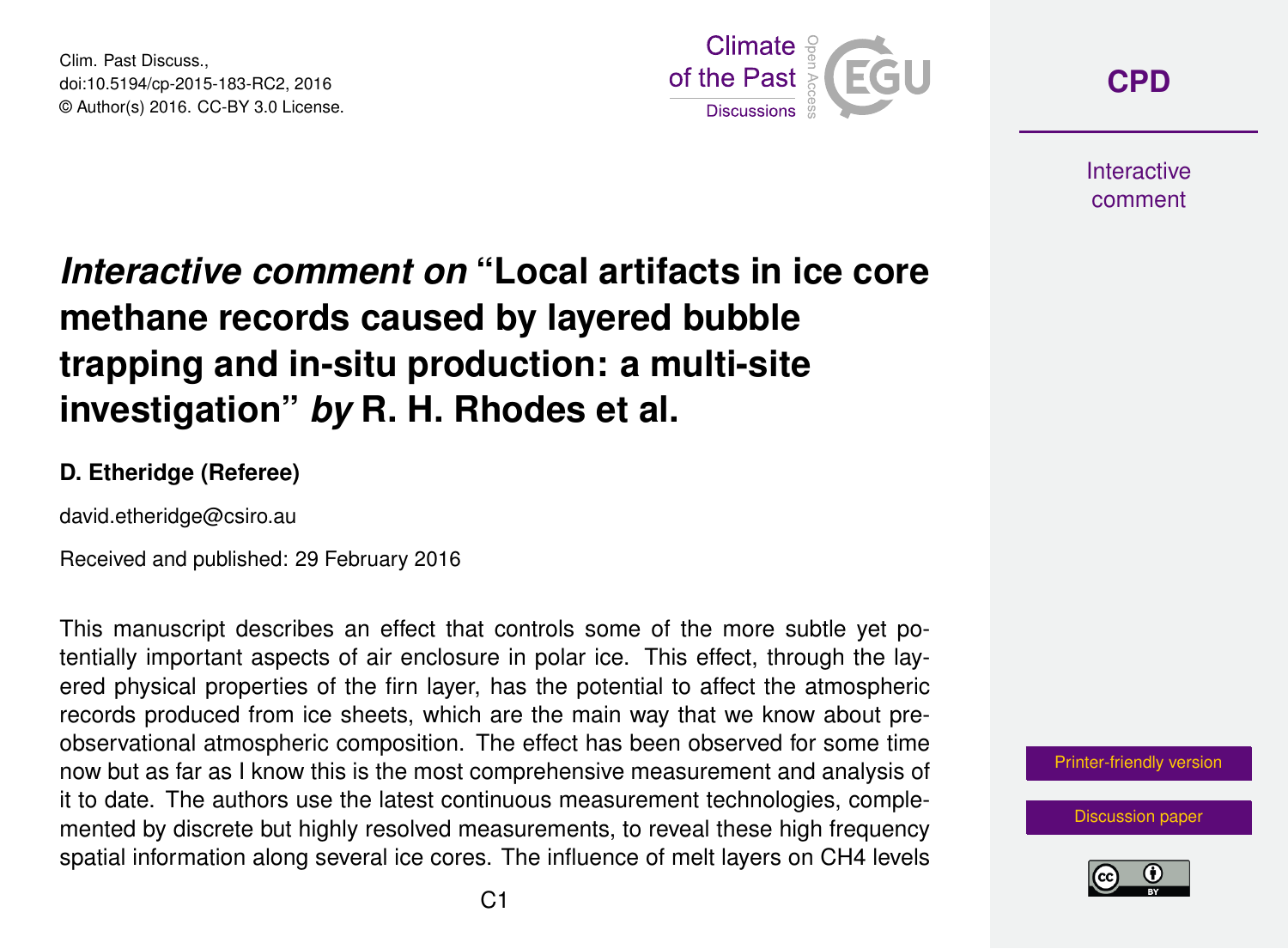is also revealed. Tying the CH4 variations to the ice age (eg. Page 18) is done methodically and further reveals the layering mechanism. I may have missed this, but is it possible that some CH4 artefact could have been produced by production during the melt extraction process for the ice core gases? Would this have a variability related to, and in phase with, the ice properties? Predicting the CH4 artefact from incursion of "laboratory" air into ice from near lock-in is from my experience very difficult to do due to the highly variable CH4 concentrations that core samples are exposed to during their post drilling life. It is likely that some of this air is retained in the pores and post drilling bubble formation. Would this help explain the variability measured in this region of the cores? A question that arose from the proposed layering mechanism several years ago is how the processes of bubble closure and firn diffusion might interact. Early bubble closure, as demonstrated here for "advanced" closure layers might also impede diffusion of air to lower layers, which would offset the CH4 variability imparted by closure alone. How could this effect be observed or quantified with the current analysis? Furthermore, if the layering influence on closure also affects diffusivity of the firn, it might have an impact on the air age distribution width of ice core air. Sealing layers are mentioned on Page 23, and have been observed in sites such as Law Dome, but not in sites in the present study. How would such layers, if they existed, show up in the observations presented here? Is it possible, although I understand it's probably beyond the scope of this work, that vertical movement through cracks or channels (Page 23 Line 30) could induce non-diffusive mixing, with implications for isotopic fractionation as well as age spread? A little more discussion on the evidence and impacts of these potential processes could make the results of this work very relevant to the interpretation of ice sheet reconstructions of atmospheric composition. The writing is clear and the data are presented nicely and analysed logically. After addressing the general comments above and the more minor ones which follow, I would expect that the work would be in very good shape for publication.

Minor comments Abstract The first sentence is rather long and awkward and could be rephrased. "Trapping noise" seems an unsuitable name for a reproducible and pre-

## **[CPD](http://www.clim-past-discuss.net/)**

Interactive comment

[Printer-friendly version](http://www.clim-past-discuss.net/cp-2015-183/cp-2015-183-RC2-print.pdf)

[Discussion paper](http://www.clim-past-discuss.net/cp-2015-183)